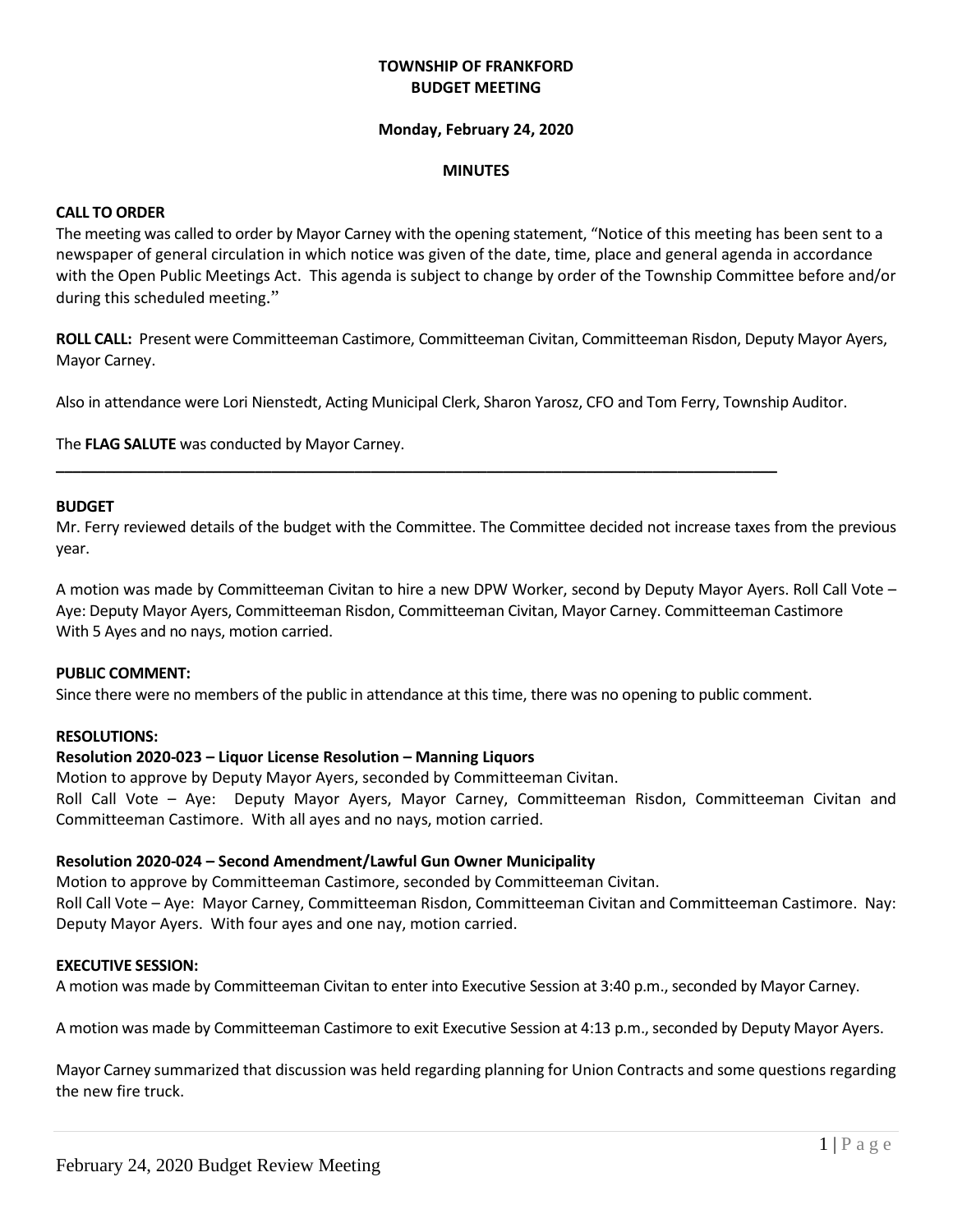## **ADJOURN**

A motion was made by Committeeman Civitan to adjourn, seconded by Committeeman Castimore. All in favor. Motion carried.

# **ATTEST:**

Lori Nienstedt, Acting Municipal Clerk Administrator

\_\_\_\_\_\_\_\_\_\_\_\_\_\_\_\_\_\_\_\_\_\_\_\_\_\_\_\_\_\_\_\_\_\_\_\_

# **TOWNSHIP OF FRANKFORD SUSSEX COUNTY, NEW JERSEY**

## **RESOLUTION 2020-023**

## **LIQUOR LICENSE RESOLUTION**

WHEREAS Licensee has received a special ruling from the Director of the ABC pursuant to N.J.S.A 33:1-12.39 to issue a new license term for 2019-2020, and

WHEREAS no objections have been received,

BE IT THEREFORE RESOLVED that the application for a Plenary Retail Distribution License, NO. 1905-44-011-003, from Manning Liquors Inc., 333 Route 206 South, Frankford, NJ be approved as presented.

## **CERTIFICATION**

I, Lori Nienstedt, Acting Municipal Clerk and Administrator for the Township of Frankford, County of Sussex, State of New Jersey, do hereby certify the foregoing to be a true and exact copy of a resolution duly authorized by the Frankford Township Committee on this 24th of February, 2020.

Lori Nienstedt, Acting Municipal Clerk, Administrator

## **TOWNSHIP OF FRANKFORD**

## **RESOLUTION 2020-024**

## **DECLARING THE TOWNSHIP OF FRANKFORD A SECOND AMENDMENT/LAWFUL GUN OWNER MUNICIPALITY**

**WHEREAS,** the Township of Frankford is a rural municipality that provides substantial areas of open space and forest utilized by law abiding residents and nonresidents that enjoy hunting and other recreational shooting related activities; and